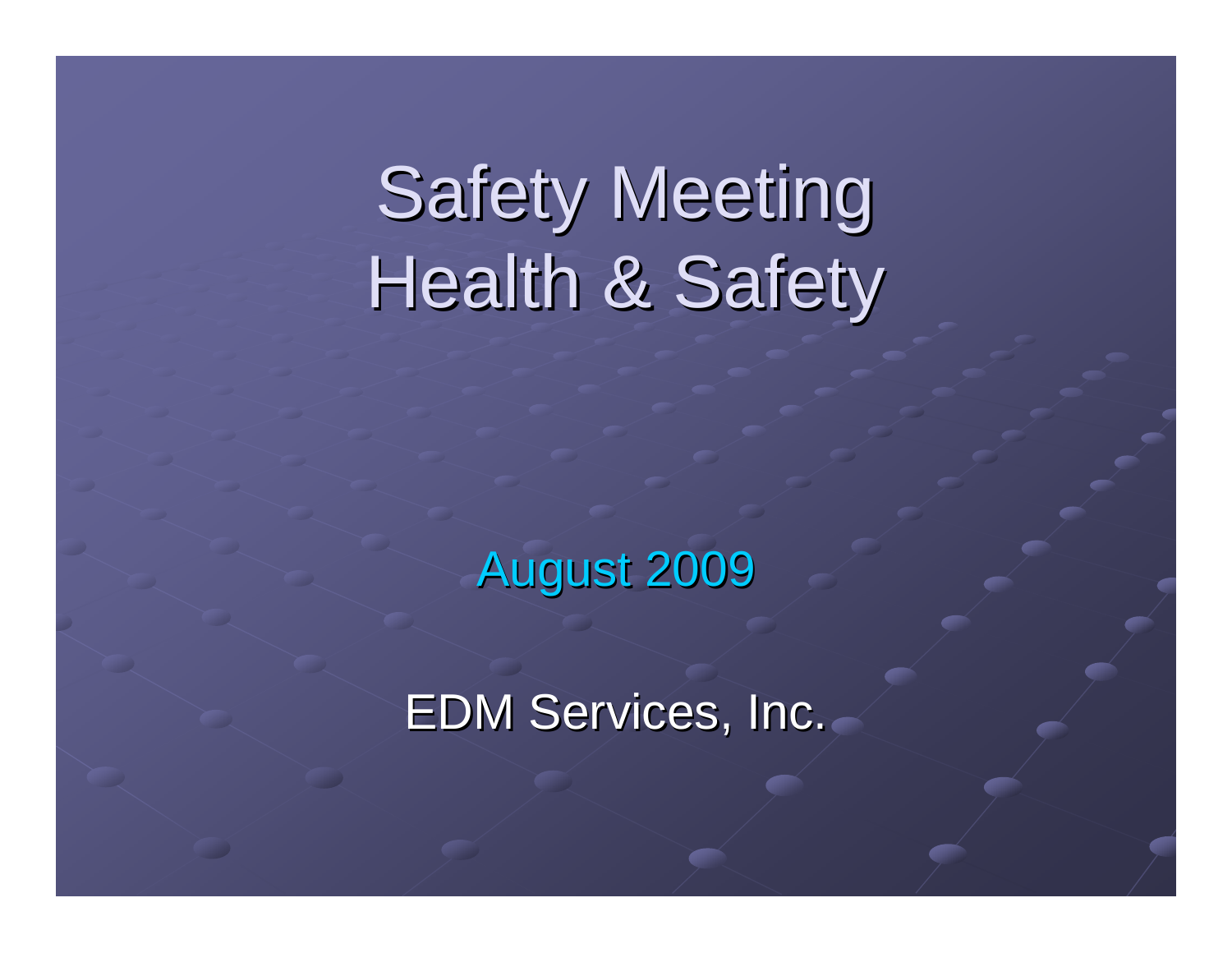### Core Hours

EDM Service's employees are expected to work between the core hours set by the company:

**Start Times 7:00am-8:30amLunch Time 11:30am-1:00pm End Times 4:00pm-5:30pm**

These core hours are set based on our clients needs and the needs of the company. It is also important for safety reasons to know where employee's are at all times in case of an emergency.

**Emergency Contact Sheet**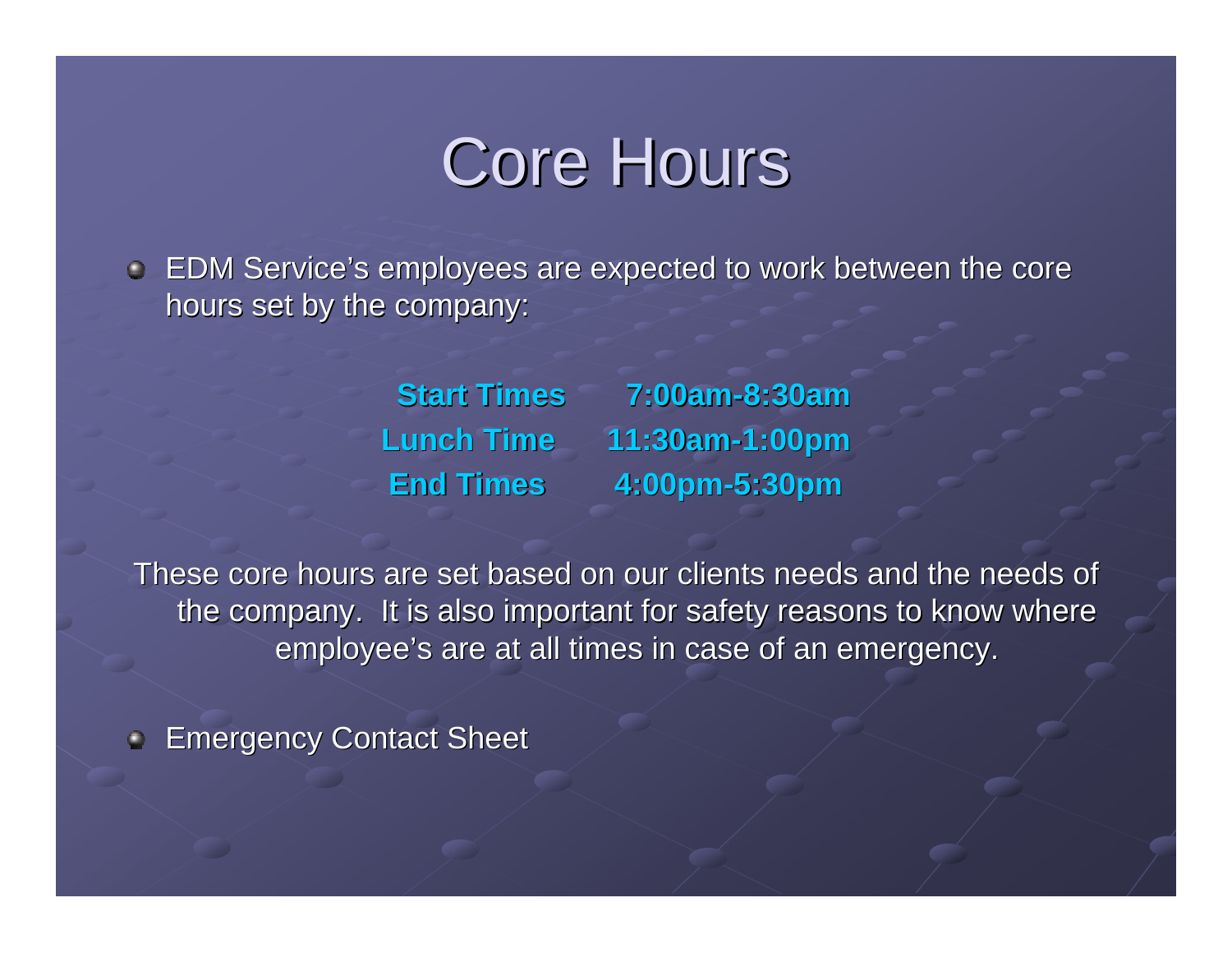# **Inside Office Safety**

- Trips, slips and falls are the leading cause of injury around the office.
- Make sure boxes are not placed in isle ways along the floor.  $\bullet$ Place them under desks or on top of cabinets if possible.
- Clean up spills on slippery surfaces immediately. Kitchen and bathroom floors are slippery when wet! ٥.
- Housekeeping will be here nightly to help keep our office clean & safe from clutter.  $\bullet$
- Clean out the refrigerator daily & wipe down any spills. Expired foods can make you<br>sick and cause horrible smells. This is not housekeeping's job!  $\bullet$
- If lights are out in your area please notify Debbie. Poor lighting in areas can be hard<br>on eyes and make it easy to miss tripping hazards on the floors.
- Close filing cabinet drawers to avoid spills.



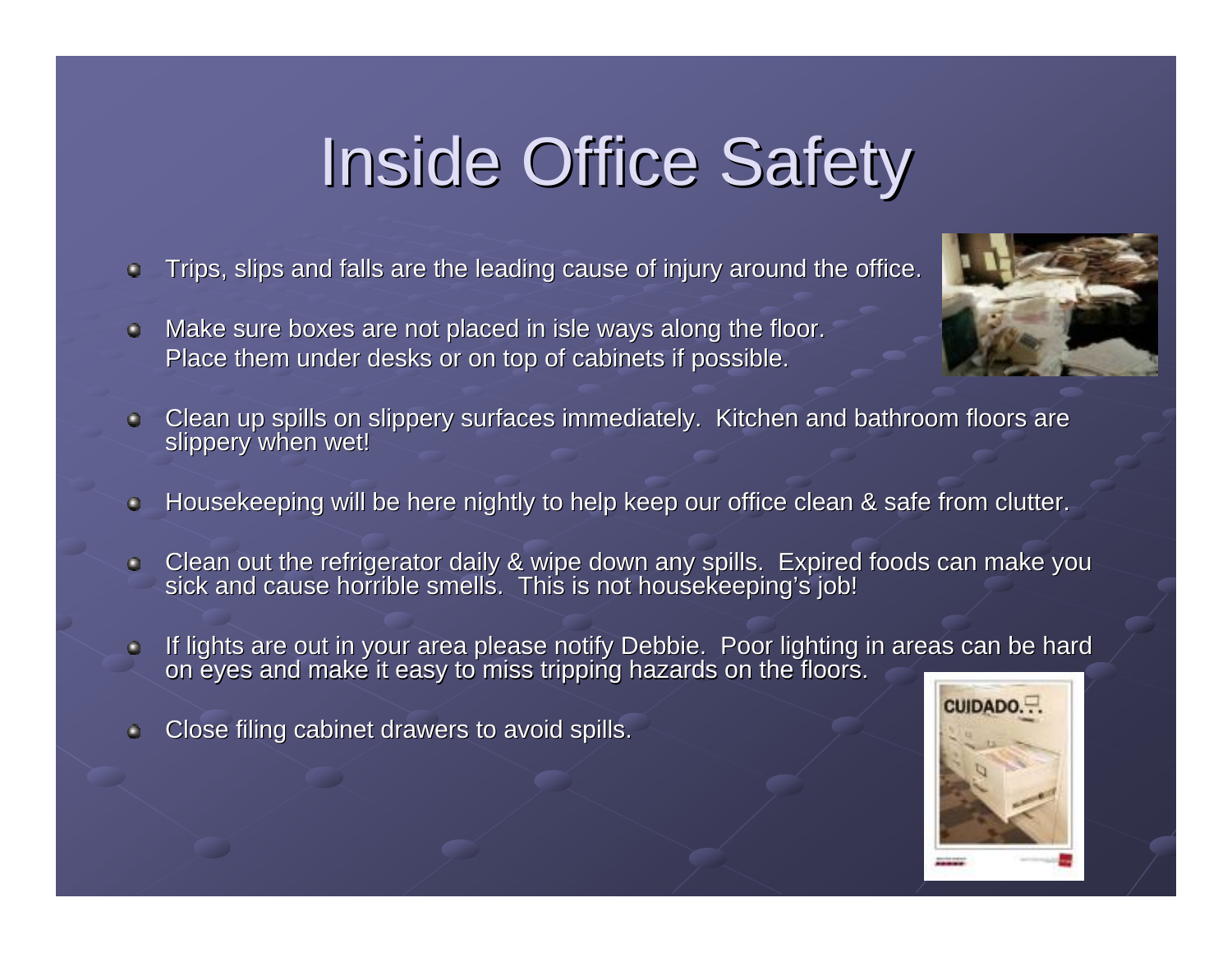# **Company Vehicle Safety**

- Company vehicles must be checked out from Debbie and used for Business purposes only. Our insurance does not cover vehicle use for personal matters.
- If there are any vehicle maintenance issues that you experience while driving one of  $\bullet$ the company vehicles, please make Debbie aware ASAP so we can get it fixed.
- Cell phones may be used in the vehicles along with a hands free device when driving.  $\bullet$ The Chevrolet truck has built in blue tooth capabilities the FJ Cruiser does not. Please do not text while driving it is against the law!!!
- $\bullet$  We have two brand new vehicles so lets do our best to keep them clean and in great shape.



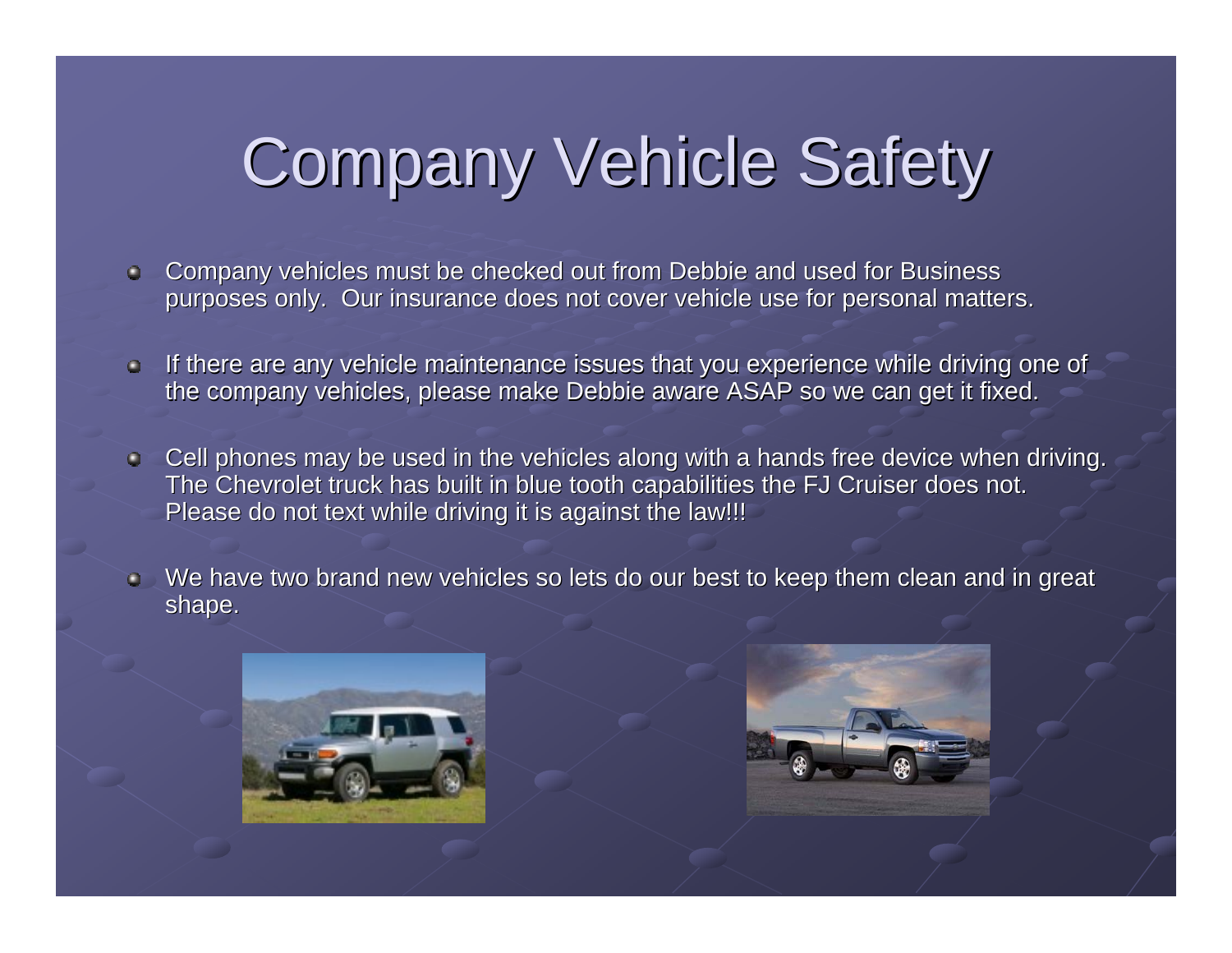**EDM Services, Inc.** has a perfect safety record!

Let's keep it that way!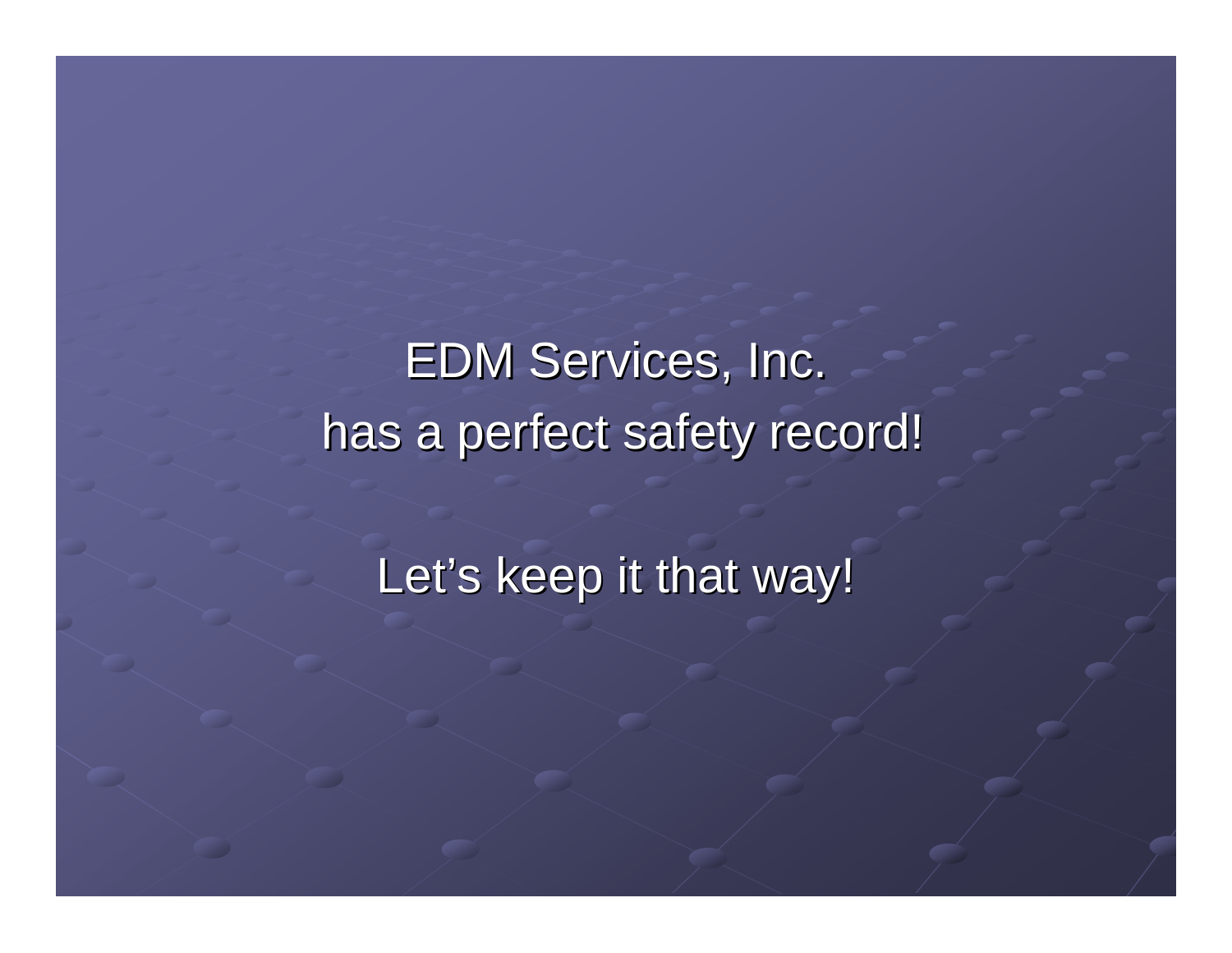# H1N1 Swine Flu

<u>The H1N1 viral strain implicated in the 2009 flu pandemic among humans often is called "swine flu" because </u> initial testing showed many of the genes in the virus were similar to influenza viruses normally occurring in North American swine. But further research has shown that the outbreak is due to a new strain of H1 **not previously reported in pigs. not previously reported in pigs.**

#### **<u>Spread of H1N1 (swine) flu can occur in two ways:</u>**

- Through contact with infected pigs or environments contaminated with swine flu viruses.  $\bullet$
- Through contact with a person with H1N1 (swine) flu. Spread of H1N1 (swine) flu has been documented to spread  $\bullet$ mainly person-to-person through coughing or sneezing of infected people.

People with H1N1 (swine) influenza virus infection should be considered potentially contagious as long as they are symptomatic and possible for up to 7 days following illness onset. Children, especially younger children, might<br>potentially be contagious for longer periods.

#### **Protect Yourself By: Protect Yourself By:**

- Cover your nose and mouth with a tissue when you cough or sneeze. Throw the tissue in the trash after you use it. Ō.
- Wash your hands often with soap and water, especially after you cough or sneeze. Alcohol-based hand cleaners<br>are also effective.  $\Omega$ .
- Avoid touching your eyes, nose or mouth. Germs spread this way. O.
- Try to avoid close contact with sick people. Ò.
- If you get sick with influenza, CDC recommends that you stay home from work or school and limit contact with others to keep from infecting them. ò.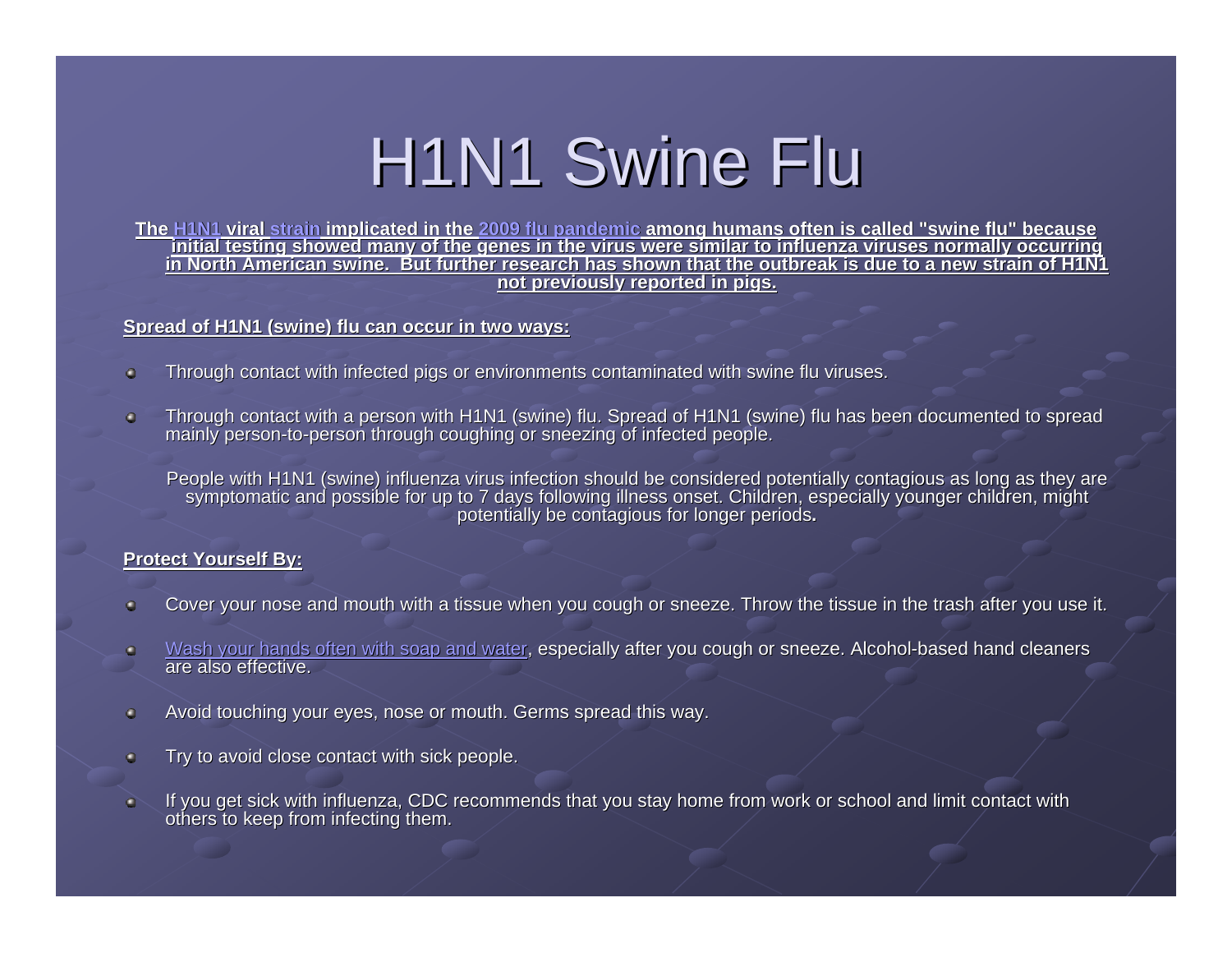### H1N1 Swine Flu cont...

#### **Signs & Symptoms**

 $\bullet$ The symptoms of H1N1 (swine) flu in people are similar to the symptoms of regular human flu and include fever,<br>cough, sore throat, body aches, headache, chills and fatigue, diarrhea and vomiting. Like seasonal flu, H1N1 (swine) flu may cause a worsening of underlying chronic medical conditions.

#### In children emergency warning signs that need urgent medical attention include:

- Fast breathing or trouble breathing  $\bullet$
- Bluish or gray skin color  $\bullet$
- Not drinking enough fluids  $\bullet$
- Severe or persistent vomiting  $\bullet$
- Not waking up or not interacting  $\bullet$
- Being so irritable that the child does not want to be held  $\bullet$
- Flu-like symptoms improve but then return with fever and worse cough  $\bullet$

In adults, emergency warning signs that need urgent medical attention include:

- Difficulty breathing or shortness of breath  $\bullet$
- Pain or pressure in the chest or abdomen ۵
- Sudden dizziness Ō.
- **Confusion** Ò.
- Severe or persistent vomiting Ō.
- Flu-like symptoms improve but then return with fever and worse coughŌ.

### **Swine Flu Cases By Age**

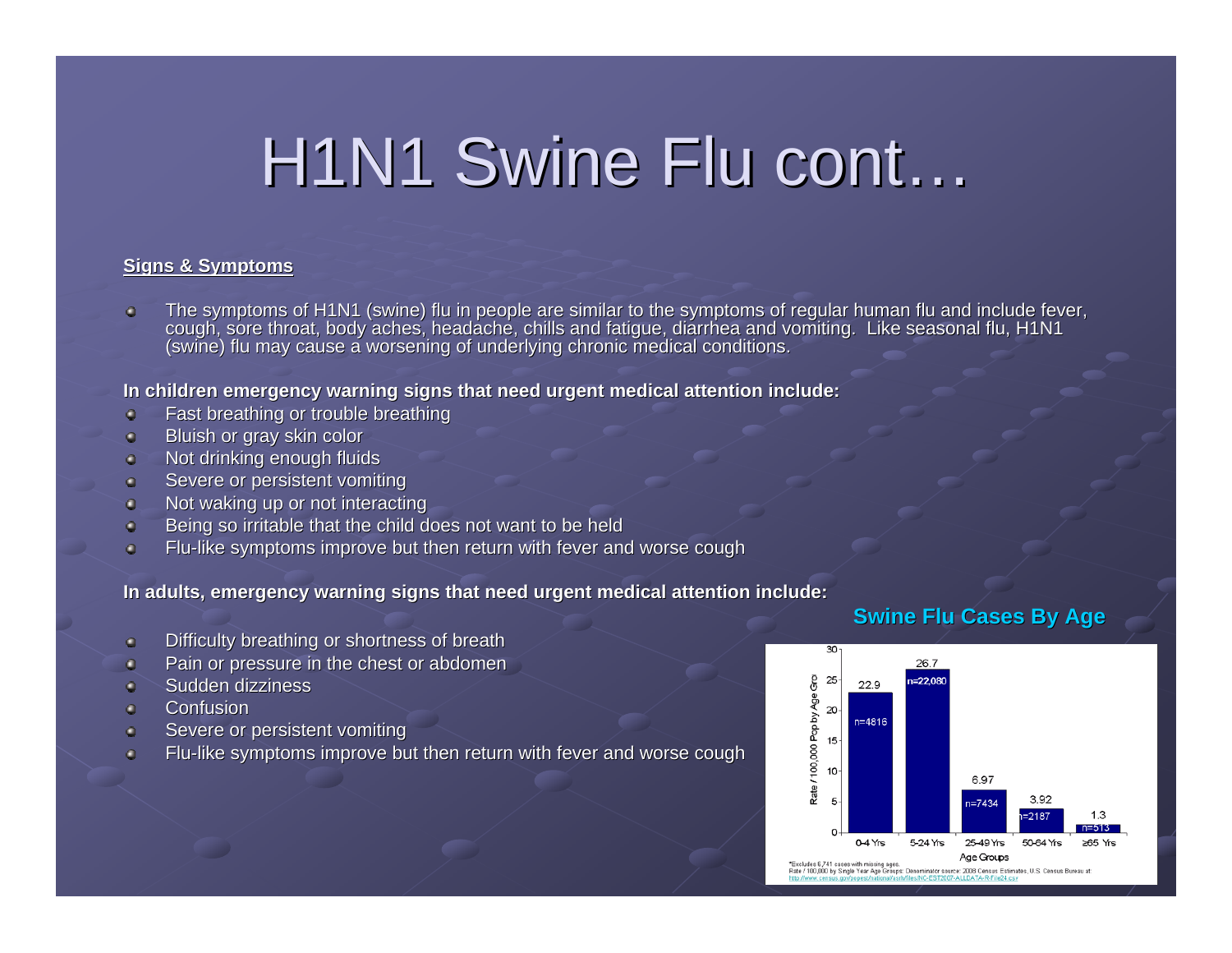### H1N1 Swine Flu cont...

### **Death by Age Group in US**



### **Vaccination**

Vaccines are available for different kinds of Swine Flu. Although the current trivalent influenza vaccine is unlikely to provide protection against the new 2009 H1N1 strain, vaccines against the new strain are being developed and could be ready as early as November 2009

If a person becomes sick with swine flu, antiviral drugs can make the illness milder and make the patient feel better faster. They may also prevent serious flu complications. For treatment, antiviral drugs work best if started soon after getting sick (within 2 days of symptoms). Beside antivirals, supportive care at home or in hospital, focuses on controlling fevers, relieving pain and maintaining fluid balance, as well as identifying and treating any secondary infections or other medical problems.

The U.S. Centers for Disease Control and Prevention recommends the use of Tamiflu or Relenza for the treatment and/or prevention of infection with swine influenza viruses; however, the majority of people infected with the virus make a full recovery without requiring medical attention or antiviral drugs.